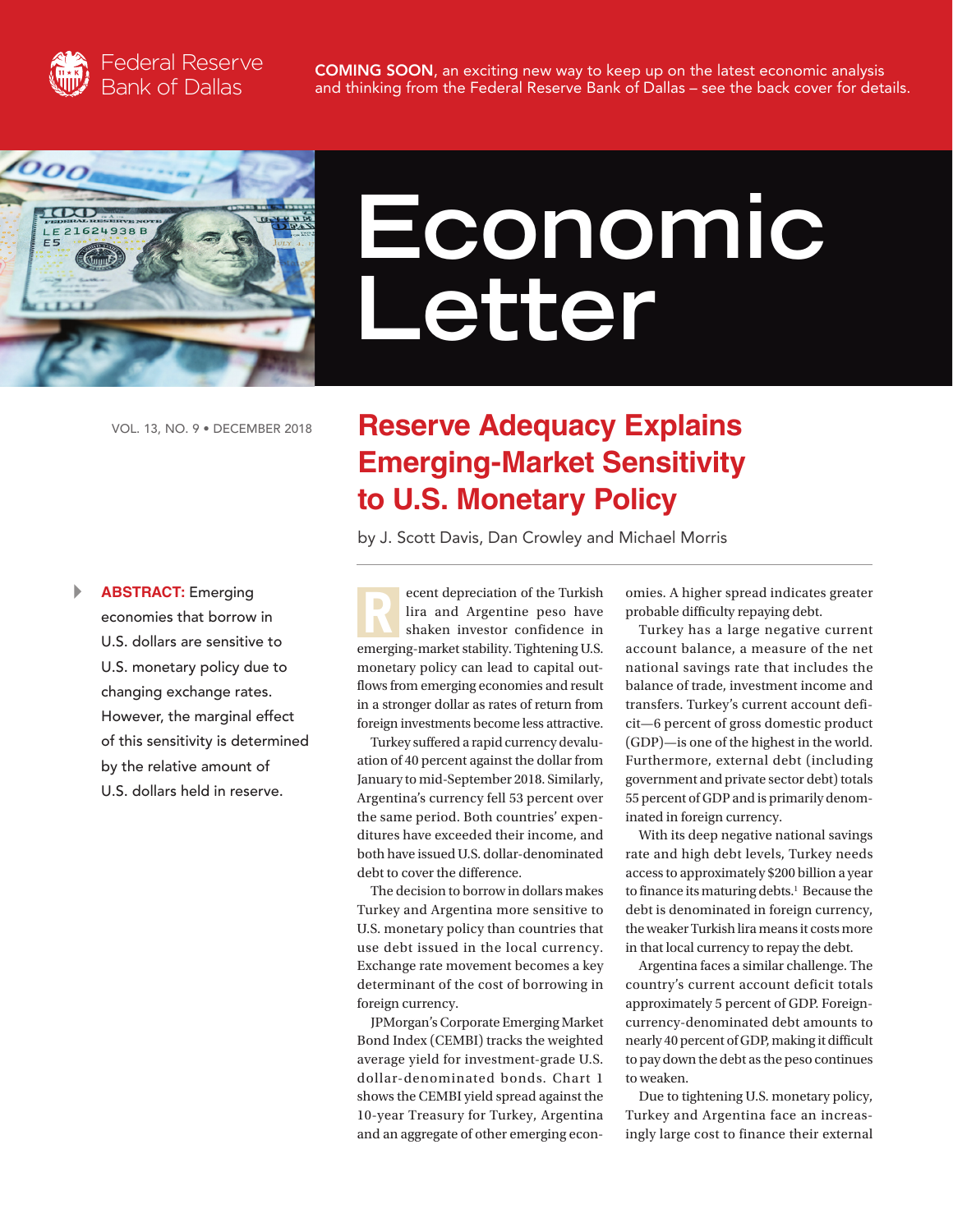debt and counteract negative savings. Additionally, investors holding dollardenominated bonds require higher yields because of the increased riskiness of lending to Turkish or Argentine public and private sector borrowers.

#### **Measuring Reserve Adequacy**

In this context, a simple way to view the current account is as the difference between a country's spending and its income. When the current account is in

deficit, the imbalance must be financed by issuing new external debt. The total stock of external debt is the legacy of past imbalances. A country's short-term foreign-currency-denominated external debt is debt in a foreign currency to be repaid or rolled over within the coming year.

In many emerging-market countries, financing current imbalances or the maturing legacy of past imbalances requires a stream of dollar financing. When the Federal Reserve tightens policy and with-



NOTE: The Corporate Emerging Market Bond Index (CEMBI) is calculated from U.S. dollar-denominated bonds and is depicted as the spread above the 10-year Treasury.

SOURCES: Bloomberg; International Monetary Fund; JPMorgan Chase & Co.; Bank for International Settlements; World Bank; Haver Analytics.



NOTES: Dotted lines indicate 95 percent confidence intervals. Percentage-point change in Corporate Emerging Markets Bond Index (CEMBI) spread is in response to a 1-percentage-point change in the 12-month federal funds futures rate. SOURCES: Bloomberg; International Monetary Fund; JPMorgan Chase & Co.; Bank for International Settlements; World Bank; Haver Analytics.

draws liquidity, dollar financing arrangements become more difficult. Borrowers in an emerging market must offer larger amounts of the domestic currency to obtain the same amount of dollar liquidity.

To guard against this external instability, central banks in emerging-market economies hold reserves—liquid foreign-currency-denominated assets. These reserves can provide foreign currency liquidity to domestic borrowers at times when it is hard to obtain from foreign lenders and, thus, stabilize the value of the local currency. Reserves are a safety net to guard against currency instability when major advancedeconomy central banks tighten policy.

Emerging markets must decide what reserve level is adequate to protect their currency against swings in foreign monetary policy. Pablo Guidotti, a former deputy finance minister in Argentina, came to a conclusion later popularized by former Federal Reserve Chairman Alan Greenspan. In a 1999 speech to the World Bank, Greenspan summarized the rule stating "that countries should manage their external assets and liabilities in such a way that they are always able to live without new foreign borrowing for up to one year."2

The rule suggests that emerging-market central banks should hold a stock of foreign currency assets equal to at least the sum of their short-term foreign-currencydenominated debt and the current account deficit. This leads to a simple measure of a central bank's reserve adequacy: foreign exchange reserves minus short-term foreign-currency-denominated external debt minus the current account deficit.

Regression analysis helps assess the reserve adequacy's effectiveness at buffering emerging markets against foreign monetary policy changes. Daily changes in the CEMBI spreads for a panel of 26 emerging-market economies are regressed on: a) daily changes in 12-month federal funds futures prices, b) a term interacting the fed funds futures price with a country's reserve adequacy and c) a dummy variable that allows the coefficient on the interaction term to change if reserve adequacy is below a particular threshold level.<sup>3</sup>

The interaction term allows the sensitivity of a country's CEMBI spread to changes in expected U.S. monetary policy to vary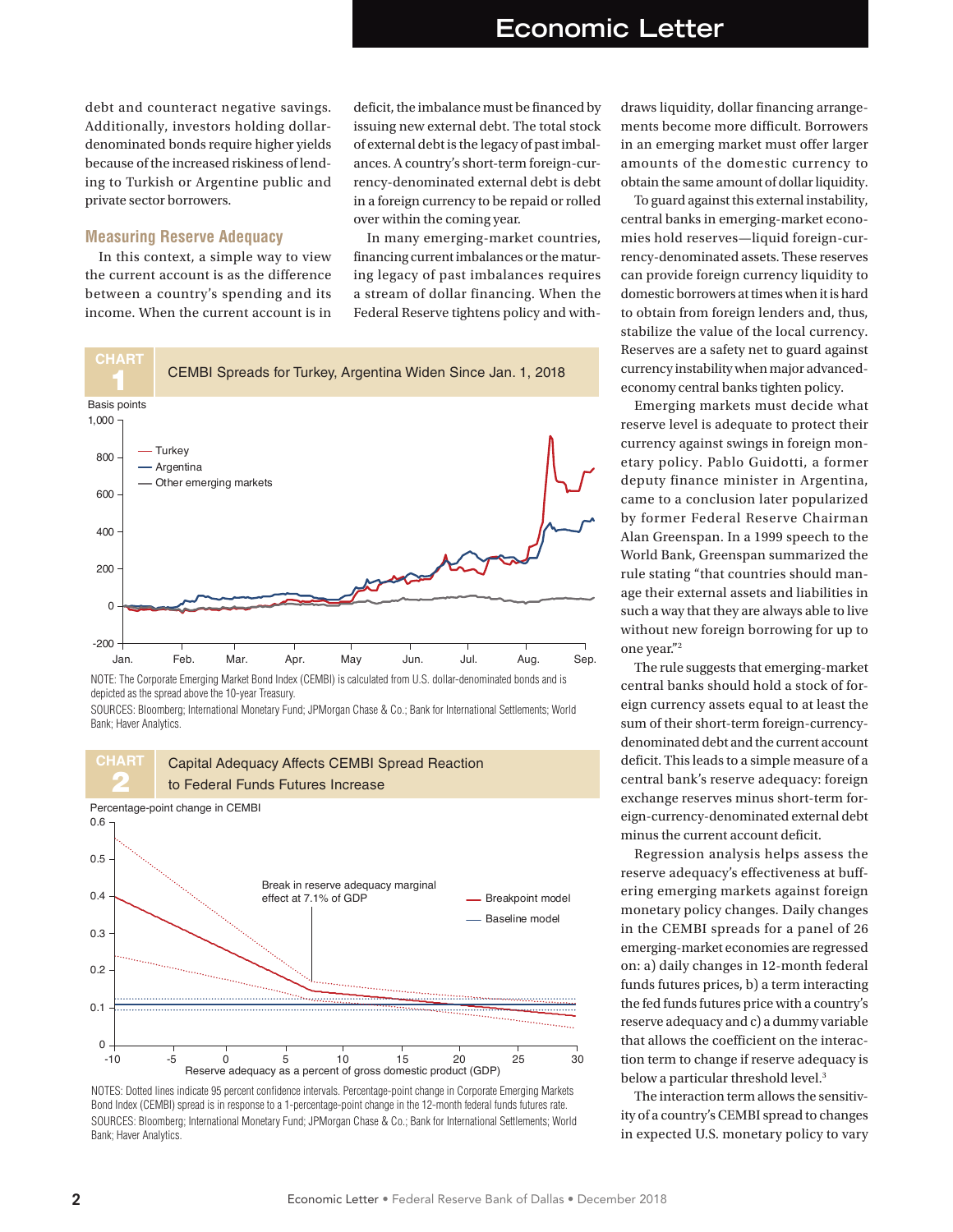### **Economic Letter**

with the country's reserve adequacy; the dummy variable allows for that sensitivity to change if adequacy falls below a critical level.4

With the Guidotti–Greenspan rule suggesting a safe level for reserves in emerging economies, the panel data model can test if there is an empirically robust level of "sufficient reserve adequacy."

To that end, a range of possible threshold values is tested—from reserve adequacy of -10 percent of GDP to 20 percent of GDP. The threshold value most supported is 7.1 percent of GDP. When reserve adequacy is less than that, the sensitivity of the CEMBI spread to changes in fed funds futures is proportional to a country's reserve adequacy, with the CEMBI spread becoming more sensitive as reserve adequacy declines.

Reserve adequacy above 7.1 percent doesn't much affect CEMBI sensitivity to expectations of U.S. monetary policy sensitivity is similar whether reserve adequacy is 9 percent or 29 percent.

#### **Sensitivity to U.S. Monetary Policy**

Chart 2 shows the estimated increase in the CEMBI spread following a 1-percentage-point increase in 12-month fed funds futures. The breakpoint model (red line) indicates a diverging marginal effect when reserve adequacy equals 7.1 percent of GDP. Below this breakpoint, the CEMBI spread is increasingly sensitive to U.S. monetary policy.

Above 7.1 percent reserve adequacy, the breakpoint model does not differ in a statistically significant way from a baseline model where the reserve adequacy is not taken into account (blue line). The standard-error bands suggest that above the 7.1 percent threshold, the marginal effects in the two models are indistinguishable.

#### **Emerging Economy Reserve Levels**

Chart 3 is a heat map depicting reserve adequacy in 18 emerging economies from 2010 through the second quarter of 2018. A country is a shade of blue if it is above the 7.1 percent breakpoint and a shade of red if it is below the breakpoint, with the intensity of the color indicating how far from the breakpoint it is.

This heat map reveals how countries have changed over time. China, for example, had extremely high reserve adequacy in 2010; it has since steadily declined. Thailand has exceedingly high reserve adequacy for the whole period, a lasting policy outcome of the Asian currency crisis in the late 1990s.

Turkey and Argentina are the two countries with the lowest reserve adequacy. It is apparent that this is not new, but rather an enduring issue. Interestingly, other countries such as India, Chile and South Africa, all of which have experienced considerable weakness in 2018, are also below the threshold.

#### **Federal Reserve Loosening,Tightening**

A historical event study illustrates how tightening and loosening Federal Reserve policy affects CEMBI spreads. Chart 4 shows the change in the CEMBI spread for emerg-





#### **CHART** 4 CEMBI Spread Reacts to U.S. Monetary Policy Basis points 20 0  $-20$ -40 -60 -80 -100 -120 -140 -160 Federal Reserve formally announces QE3 Bernanke announces QE tapering Fed delays implementation of tapering High reserve adequacy Low reserve adequacy

2012 2013 Aug. Sep. Oct. Nov. Dec. Jan. Feb. Mar. Apr. May Jun. Jul. Aug. Sep. Oct. Nov. Dec. -180  $-200$ Monetary loo of future monetary tightening Monetary policy<br>looser than expected

Expectation

SOURCES: JPMorgan Chase & Co.; Bloomberg; International Monetary Fund; Bank for International Settlements; World Bank; Haver Analytics.

NOTE: The Corporate Emerging Market Bond Index (CEMBI) spread is calculated from U.S. dollar-denominated bonds by JPMorgan and is the spread above the 10-year Treasury. QE refers to quantitative easing. Bernanke is former Fed Chairman Ben Bernanke.